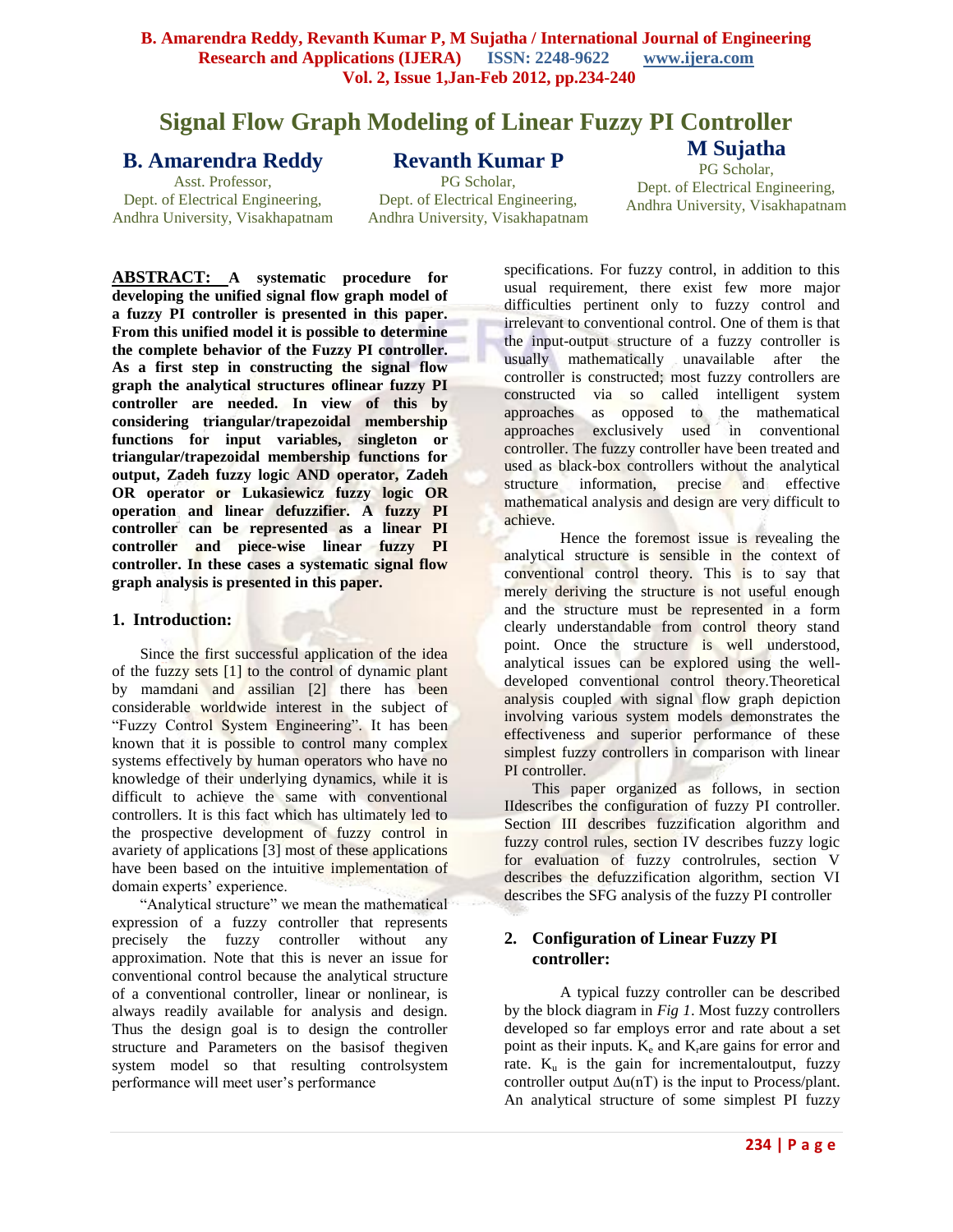controllers and reveal their connections with PI control and variable gain control. Compared with other more complex fuzzy controllers, these simplest fuzzy controllers have fewer design parameters and hence are more practically useful.

A fuzzy controller is called a linear fuzzy controller if its output variable is a linear function of its input variables. The structures of linear fuzzy controller are easier to derive and understand hence they provide an excellent stepping stone towards understanding an analysis of more complicated fuzzy controllers.



Fig 1 : Block Diagram of a typical fuzzy controller

#### **3. Fuzzification Algorithm:**

In the fuzzification step, we employ two input variables namely error  $E(n)$  and rate R  $(n)$  with input fuzzy sets namely Positive and Negativeas shown in *fig.2a.Each* fuzzy variable error and rate has two membership functions.The mamdani fuzzy PI controller has one output variable which has three fuzzy membership functions which are singleton membership functions.

Using  $\tilde{P}$  and  $\tilde{N}$  to represent Positive and Negativemembership functions, respectively.

Fuzzymembership functionsfor*E (n)* are defined as

$$
\mu_{\widetilde{p}}(e)
$$
\n
$$
= \begin{cases}\n0, & E(n) < -L \\
\frac{K_e e(n) + L}{2L}, & -L \le E(n) \le L \\
\frac{1}{E(n)} > L\n\end{cases}
$$

and

$$
\mu_{\widetilde{N}}(e)
$$
\n
$$
= \begin{cases}\n0, & E(n) < -L \\
\frac{-K_e e(n) + L}{2L}, & -L \le E(n) \le L \\
\frac{1}{2L} & \text{if } L(n) > L\n\end{cases}
$$

AndFuzzy membership functions for R (n) are defined as

$$
\mu_{\widetilde{p}}(r) = \begin{cases}\n0, & R(n) < -L \\
\frac{K_r r(n) + L}{2L}, & -L \le R(n) \le L \\
1R(n) > L\n\end{cases}
$$
 and









Fig 2a: Graphical definitions of input fuzzy sets used by the linear fuzzy  $PI$  controller: (a) two input fuzzy sets Positive and Negative for *E(n)* and *R(n)*  $E(n)$ . $R(n)$ 



$$
\mu_{\widetilde{p}}(e) + \mu_{\widetilde{N}}(e) = 1, \text{ for } E(n) \in (-\infty, \infty)
$$
  

$$
\mu_{\widetilde{p}}(r) + \mu_{\widetilde{N}}(r) = 1, \text{ for } R(n) \in (-\infty, \infty)
$$
  
*Membership*  
Negative  
*Zero*  
1

Fig 2b: Graphical definitions of output fuzzy sets rig 20. Supplied deminions of balpartial space output fuzzy sets, Positive, Zero, and Negative.

#### **3.1Fuzzy ControlRules:**

The fuzzy PI controller uses the following four fuzzy rules:

IF *E(n)* is Positive AND *R(n)* is Positive THEN $\Delta u(n)$  is Positive …… (r1)

IF *E(n)* is Positive AND *R(n)* is Negative THEN  $\Delta u(n)$ is Zero ….... (r2)

IF *E(n)* is Negative AND *R(n)* is Positive THEN  $\Delta u(n)$ is Zero ……. (r3)

IF *E(n)* is Negative AND *R(n)* is Negative THEN  $\Delta u(n)$  is Negative  $\dots$  (r4)

Here the output fuzzy sets are of the singleton type and their nonzero values are at *H,* 0,

 $\Delta u(n)$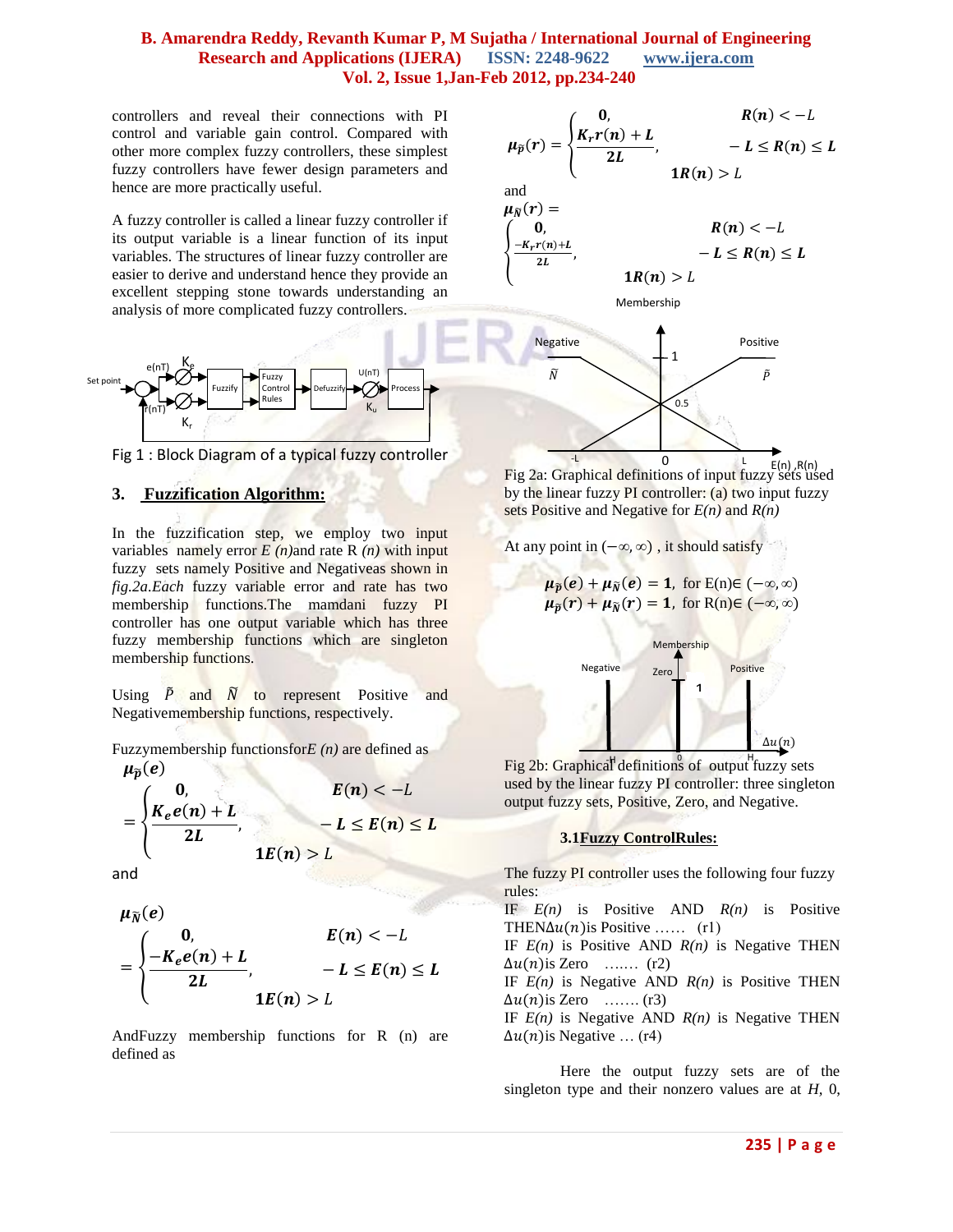and*-H,* respectively for Positive, Zero, and Negativeas shown in *fig.2b*.

#### **4. FUZZY LOGIC FOREVALUATION OF THE FUZZY CONTROL RULES:**

Zadeh fuzzy logic AND operator is used to realize the AND operations in antecedent part of the rules.

Due to the use of Zadeh AND operator, the input space must be divided into number of regions in such a way that in each region a unique analytical inequality relationship can be obtained for each fuzzy rule between the two membershipfunctions being ANDed.

Consider the first rule, antecedent parts which contain two membership functions the boundary on which the membership value is same between two MFs is obtained by letting them equal.

Boundary division for rule1 is given by:

 $\mu_{\tilde{p}}(e) = \mu_{\tilde{p}}(r)$  $,e(n)+L$  $2L$  $=\frac{K_r r(n) + L}{2L}$  $\overline{2L}$  $r(n) = e(n)$  ... ... ... (1) Boundary division for rule2 is given by:

$$
\mu_{\tilde{P}}(e) = \mu_{\tilde{N}}(r)
$$
\n
$$
\frac{K_e e(n) + L}{2L} = \frac{-K_r r(n) + L}{2L}
$$
\n
$$
r(n) = -e(n) \dots \dots \dots \dots (2)
$$
\nBoundary division for rule3 is given by:\n
$$
\mu_{\tilde{N}}(e) = \mu_P(r)
$$
\n
$$
\frac{-K_e e(n) + L}{2L} = \frac{K_r r(n) + L}{2L}
$$
\n
$$
r(n) = -e(n) \dots \dots \dots (3)
$$
\nBoundary division for rule4 is given by:

$$
\mu_{\bar{N}}(e) = \mu_{\bar{N}}(r)
$$

$$
\frac{-K_e e(n) + L}{2L} = \frac{-K_r r(n) + L}{2L}
$$

$$
e(n) = r(n) \dots \dots \dots \dots (4)
$$

Equations (1) to (4) are used to generate individually the space division (plane division) between error and rate.

Superimposing the four input space divisions from the expressions (1) to (4) to form a total of 12 input combinations. They are labeled from ICI to ICI2, as shown in *Fig4*



Fig 4 : Division of the *E(n)* - *R(n)* input space into 12 regions for applying the Zadeh fuzzy AND operation in the four fuzzy

In each IC for rule  $\frac{1}{1}$  the result of Zadeh AND operation is obtained from figure 4a



*Fig.4a: Division of input space for evaluation of Zadeh AND operation for fuzzy rule r1 .*

In each IC for rule 2 the result of Zadeh AND operation is obtained from figure 4b



*Fig.4b: Division of input space for evaluation of Zadeh AND operation for fuzzy rule r2 .*

**236 | P a g e**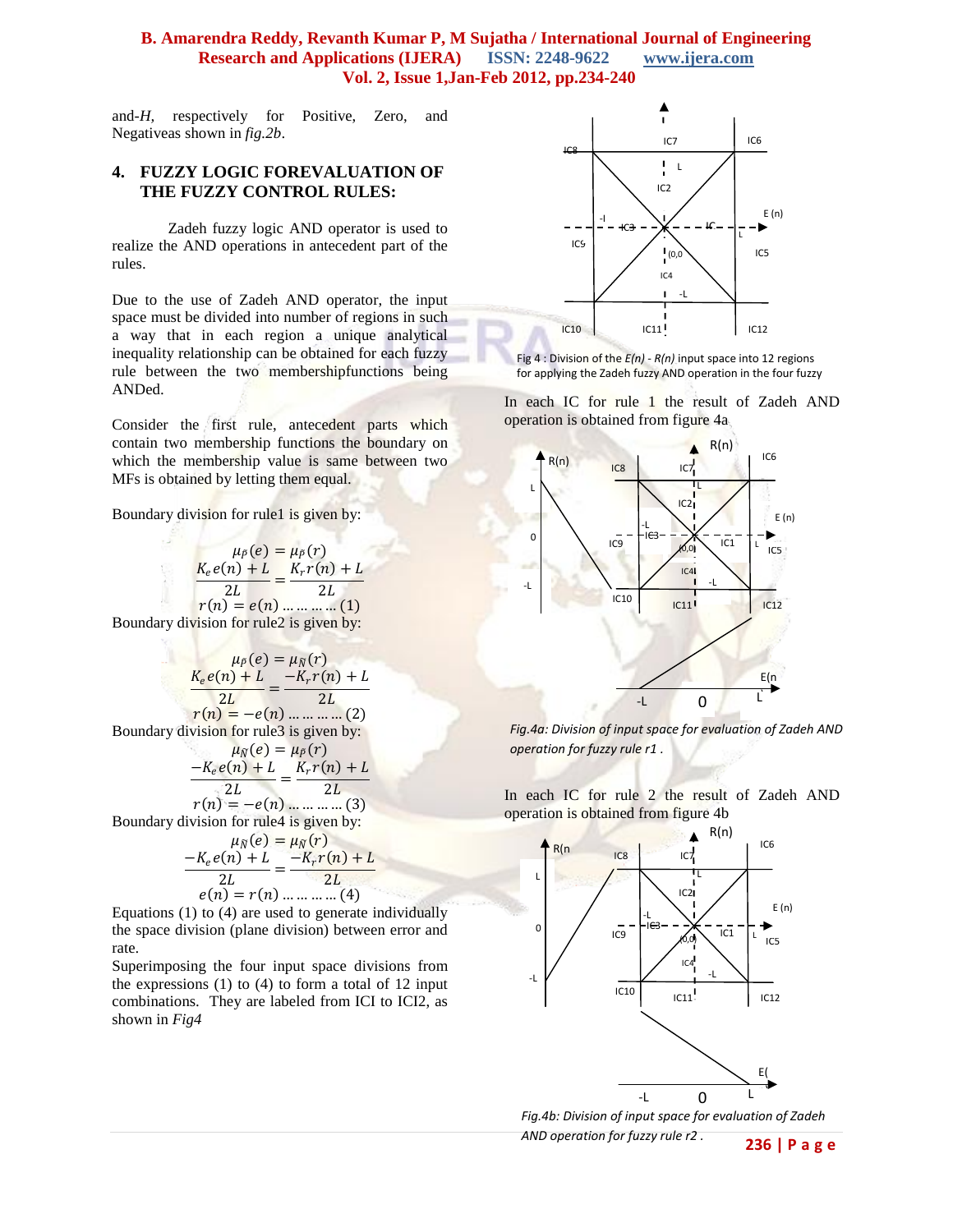In each IC for rule 3 the result of Zadeh AND operation is obtained from figure 4c



*Fig.4c: Division of input space for evaluation of Zadeh AND operation for fuzzy rule r3 .*

In each IC for rule 4 the result of Zadeh AND operation is obtained from figure 4d



*Fig.4d: Division of input space for evaluation of Zadeh AND operation for fuzzy rule r4 .*

The results of fuzzy logic AND operation for each rule in each ICs are shown in *Table 1*. They are the membership values, and are used to obtain analytical expression using the output fuzzy sets.

**TABLE 1:** Application of the Zadeh Fuzzy AND Operator\* for evaluating antecedent parts for all the rules in each IC

| IC  | r1                       | r2                       | r3                       | r4                       |
|-----|--------------------------|--------------------------|--------------------------|--------------------------|
| No. |                          |                          |                          |                          |
| 1   | $\mu_{\widetilde{p}}(r)$ | $\mu_{\widetilde{N}}(r)$ | $\mu_{\widetilde{N}}(e)$ | $\mu_{\widetilde{N}}(e)$ |
| 2   | $\mu_{\widetilde{p}}(e)$ | $\mu_{\widetilde{N}}(r)$ | $\mu_{\widetilde{N}}(e)$ | $\mu_{\widetilde{N}}(r)$ |
| 3   | $\mu_{\widetilde{p}}(e)$ | $\mu_{\widetilde{p}}(e)$ | $\mu_{\widetilde{p}}(r)$ | $\mu_{\tilde{N}}(r)$     |
| 4   | 0                        | $\mu_{\widetilde{p}}(e)$ | $\mu_{\widetilde{p}}(r)$ | $\mu_{\widetilde{N}}(e)$ |
| 5   | 0                        | $\mu_{\widetilde{N}}(r)$ | 0                        | 0                        |
| 6   | $\mu_{\widetilde{p}}(e)$ | 0                        | $\mu_{\widetilde{N}}(r)$ | 0                        |
| 7   | 0                        | 0                        | $\mu_{\widetilde{p}}(r)$ | $\mu_{\widetilde{N}}(r)$ |
| 8   | 0                        | $\mu_{\widetilde{p}}(e)$ | 0                        | $\mu_{\widetilde{N}}(e)$ |
| 9   | 1                        | 0                        | 0                        | 0                        |
| 10  | 0                        | 0                        | 1                        | 0                        |
| 11  | 0                        | 0                        | 0                        | 1                        |
| 12  | 0                        | 1                        | 0                        | 0                        |

\*These membership values are for the output fuzzy sets in the four rules r1 to r4.

## **5.DEFUZZIFICATION ALGORITHMS**

Case A: Linear PI Controller

In evaluating the fuzzy logic AND operator in the antecedent part of the fuzzy rules, the product fuzzy logic AND operator isused. The results of product AND operations in the four fuzzy rules are

> $\mu_{\widetilde{P}}(e)$ .  $\mu_{\widetilde{P}}(r)$  for **H**  $\mu_{\widetilde{P}}(e)$ .  $\mu_{\widetilde{N}}(r)$  for  $0$

$$
\mu_{\widetilde{N}}(e).\mu_{\widetilde{P}}(r)\text{for }0
$$
  

$$
\mu_{\widetilde{N}}(e).\mu_{\widetilde{N}}(r)\text{for }-\mathbf{H}
$$

The Lukasiewicz fuzzy logic OR operation is applied to combine the membership values fromrules r2 and r3, as there exists an implied OR between the two rules for the same output fuzzyset, Zero. Since

$$
\mu_{\widetilde{P}}(e).\mu_{\widetilde{N}}(r) + \mu_{\widetilde{N}}(e).\mu_{\widetilde{P}}(r) \n= 1 - \mu_{\widetilde{P}}(e).\mu_{\widetilde{P}}(r) \n- \mu_{\widetilde{N}}(e).\mu_{\widetilde{N}}(r)
$$

Due to the use of the singleton output fuzzy sets, the fuzzy inference result is the sameno matter which one of the four inference methods is employed. The fuzzy controller output is obtained by using centroid defuzzifier

$$
\Delta U(n)
$$

$$
= K_{\Delta u} \frac{\mu_{\widetilde{P}}(e) \cdot \mu_{\widetilde{P}}(r) \cdot H + \mu_{\widetilde{P}}(e) \cdot \mu_{\widetilde{N}}(r) \cdot (-H)}{\mu_{\widetilde{P}}(e) \cdot \mu_{\widetilde{N}}(r) + \mu_{\widetilde{P}}(e) \cdot \mu_{\widetilde{N}}(r) + \mu_{\widetilde{N}}(e) \cdot \mu_{\widetilde{P}}(r) + \mu_{\widetilde{N}}(e) \cdot \mu_{\widetilde{N}}(r)}
$$

Case B: Piece-wise Linear PI Controller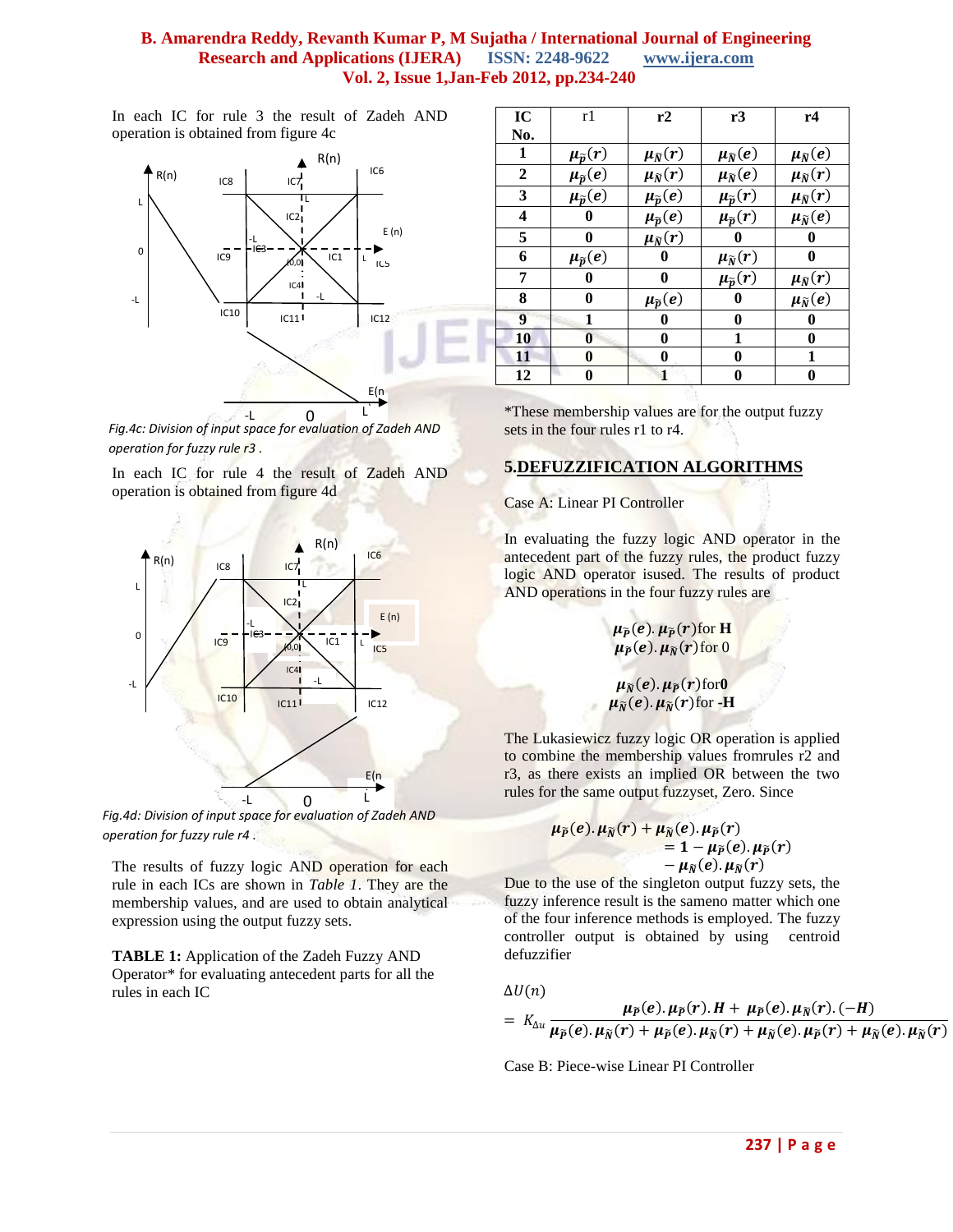A fuzzy piece-wise linear controller that differs from the linear fuzzy PI controller in: (1)the Zadeh fuzzy logic AND operator is used, (2) either the Zadeh orthe Lukasiewicz fuzzy logic OR operator is used, and (3) the linear defuzzifier isutilized.

Lukasiewicz or the Zadeh fuzzy OR operator is used to combine the output fuzzy set zero for rules r2 and r3.Using the linear defuzzifier, the analytical structures for the fuzzy controller structure for the 12 ICs are given in *Table2.*

For IC1, the AND results are:  $\mu_{\tilde{p}}(r)$  for r1,  $\mu_{\tilde{N}}(r)$  for r2, and  $\mu_{\overline{N}}(e)$  for r3 and r4. Using the defuzzifier,

$$
\Delta U(n) = K_{\Delta u}(\mu_{\widetilde{P}}(r).H + \mu_{\widetilde{N}}(r) * 0 + \mu_{\widetilde{N}}(e)
$$
  
\n
$$
* 0 + \mu_{\widetilde{N}}(e).(-H))
$$
  
\n
$$
= K_{\Delta u} \left( \frac{K_r r(n) + L}{2L} * H + \frac{-K_r r(n) + L}{2L} * 0
$$
  
\n
$$
+ \frac{-K_e e(n) + L}{2L} * 0
$$
  
\n
$$
+ \frac{-K_e e(n) + L}{2L} * (-H) \right)
$$
  
\n
$$
= \frac{K_{\Delta u} K_e H}{2L} e(n) + \frac{K_{\Delta u} K_r H}{2L} r(n)
$$

**Table 2:** Incremental Output of the Linear Fuzzy PI Controller in All 12 Regions after the Linear Defuzzifier is employed to combine the Results in

| IC No.      | <b>Increment</b> Output of the linear                                               |
|-------------|-------------------------------------------------------------------------------------|
|             | Fuzzy PI Controller, $\Delta U(n)$ =                                                |
|             | $K_{\Delta u} K_e H$<br>$\frac{d}{dt}e(n) + \frac{K_{\Delta u}K_rH}{2L}r(n)$        |
| $1,2,3$ and | $\frac{2L}{L}$                                                                      |
|             |                                                                                     |
| 5           | $K_{\Delta u} K_r H$<br>$\frac{K_{\Delta u}K_rH}{2L}r(n) + \frac{K_{\Delta u}H}{2}$ |
|             |                                                                                     |
| 6           | $\frac{K_{\Delta u}\overline{K}_eH}{2L}e(n) + \frac{K_{\Delta u}H}{2}$              |
|             |                                                                                     |
| 7           | $\frac{K_{\Delta u}K_rH}{2L}r(n)$<br>$K_{\Delta u}H$                                |
|             |                                                                                     |
| 8           | $K_{\Delta u} K_e H$<br>$K_{\Delta u}H$                                             |
|             | e(n)                                                                                |
| 9           | $K_{\wedge u}H$                                                                     |
| 10 and 12   |                                                                                     |
| 11          | $-K_{\wedge n}H$                                                                    |

Table 1\*

#### **6. Signal Flow Graph :**

Signal-flow graph is a graphical representation of relationships between variables of a set of linear algebraic equations in a system. It is a [directed graph](http://en.wikipedia.org/wiki/Directed_graph) consisting of nodes and branches. Its nodes are the variables of a set of linear algebraic relations. An SFG can only represent multiplications and additions. Multiplications are represented by the weights of the branches; additions are represented by multiple branches going into one node. A signal-flow graph has a one-to-one relationship with a system of linear equations. It can also be used to solve for ratios of these signals.

Key elements of a signal flow graph are:

1.The system must be linear,

2. Nodes represent the system variables,

3. Branches represent paths for signal flow.

4. Signals travel along branches only in the direction of the arrows.

Signal flow graphs (SFGs) can form an intuitive picture of the signal flow in a system. As an application, we will develop SFGs to all ICs from *Table 2*. The SFGs are shown below in *fig 4a,4b,4c,4d,4e .*

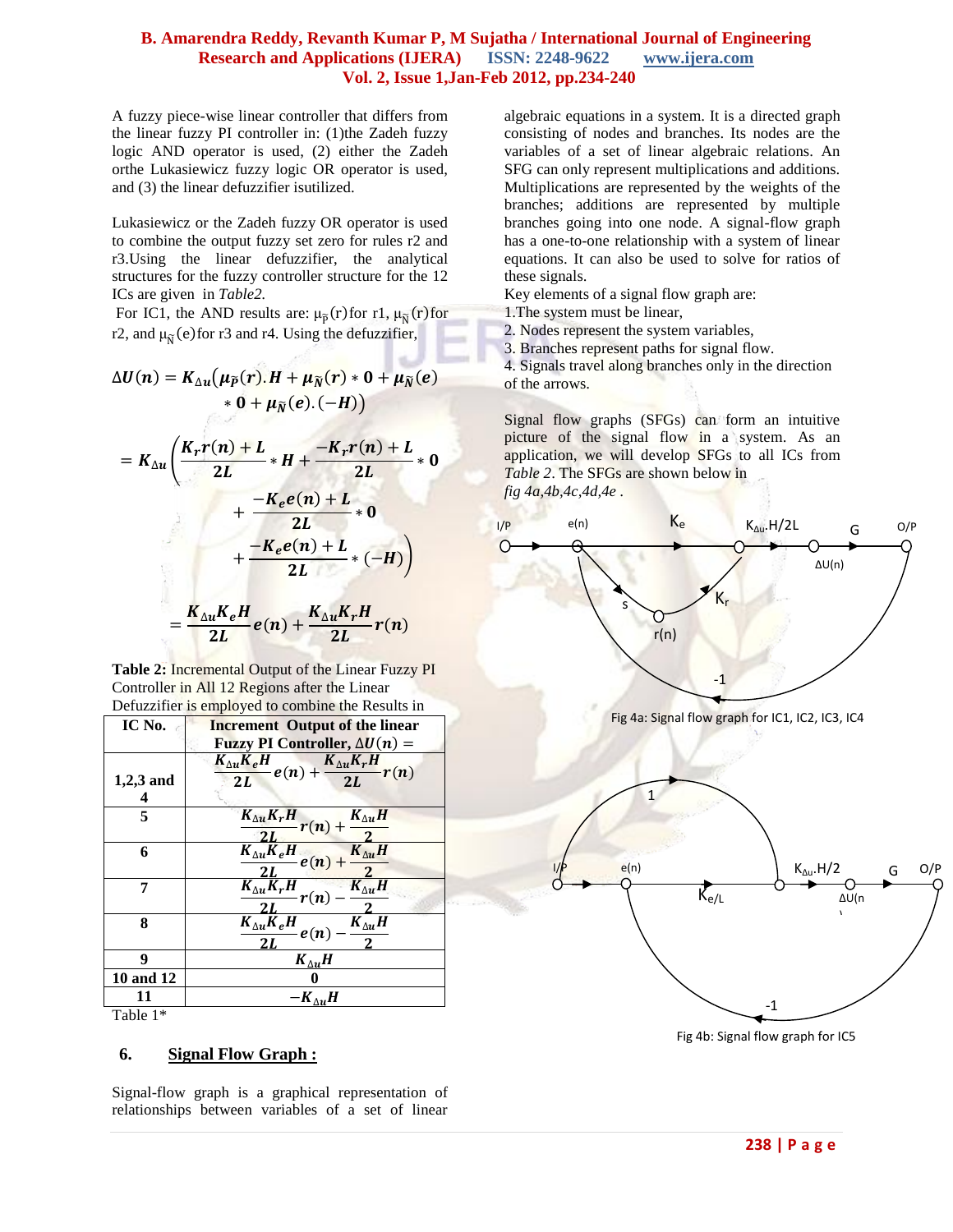

Fig 4e: Signal flow graph for IC8

The Transfer functions of the signal flow graphs are developed from Mason's Gain formula. Table 3 shows the transfer functions in all ICs.

| IC No.           | <b>Transfer Function from Signal Flow</b>                   |
|------------------|-------------------------------------------------------------|
|                  | Graph                                                       |
|                  | $K_{\Delta u} K_e H$ . $G + K_{\Delta u} H$ . $G s K_r$     |
| $1,2,3$ and      | $2L + K_e K_{\Delta u}$ . H. $G + sK_r K_{\Delta u}$ . H. G |
| 4                |                                                             |
| 5                | $K_{\Delta u}$ , H.G. L + $K_{\Delta u}$ H.GsK <sub>r</sub> |
|                  | $2L + sK_rK_{\Delta u}$ . H. G                              |
| 6                | $K_{\wedge u}K_eH$ . $G + K_{\wedge u}H$ . G. L             |
|                  | $2L + K_e K_{\Delta u}$                                     |
| 7                | $-K_{\wedge u}$ . H. G. L + $K_{\wedge u}$ H. Gs $K_r$      |
|                  | $2L + sK_r$ . $K_{\Delta u}$ . H. G                         |
| 8                | $K_{\wedge u}K_eH$ . $G-K_{\wedge u}H$ . G. L               |
|                  | $2L + K_e K_{\Delta u}$ . H. G                              |
| 9                | $K_{\Delta u}H$                                             |
| <b>10 and 12</b> |                                                             |
| 11               | $-K_{\wedge n}H$                                            |

## **7. Conclusion:**

In this paper we have derived the analytical input and output relationships for the linear fuzzy PI controller having two input variables and one output variable. There are two triangular/trapezoidal membership functions in each input variable and three singleton output fuzzy sets in output variable. Zadeh AND operator is used to evaluate the antecedent part of the each of the rule. Since Zadeh AND is used, the input space is divided into 12 regions. The fuzzy OR operation is used to combine the output fuzzy set Zero for rules r2 and r3. The fuzzy controller is as linear or piece - wise linear fuzzy controller that depends on the defuzzification method, and evaluation method, Fuzzy Logical or method. For the linear Fuzzy PI Controller and Piece wise Linear Fuzzy PI Controller the Signal Flow Graphs are developed. As each IC having unique mathematical relationship the signal flow graphs are developed for each IC.

#### **8. References :**

- [1] Zadeh, L. A (1965). Fuzzy sets. Inf. Control, 8 , pp-338-353
- [2] E.H Mamdani, S. Assilian. An experiment in linguistic synthesiswith a fuzzy logic controller, internat. J. Man- machine stud. 7(1)(1974). Pp1- 13.
- [3] Sugeno, M, (1985). Industrial applications of fuzzy control,Amsterdam: North-Holland.
- [4] Fuzzy control and modeling, analytical foundations and applications Hao Ying.
- [5] Siler, W. and Ying. H "Fuzzy Control Theory: The linear case"Fuzzy Sets and Systems, Vol. 33. pp. 275-290, 1989.